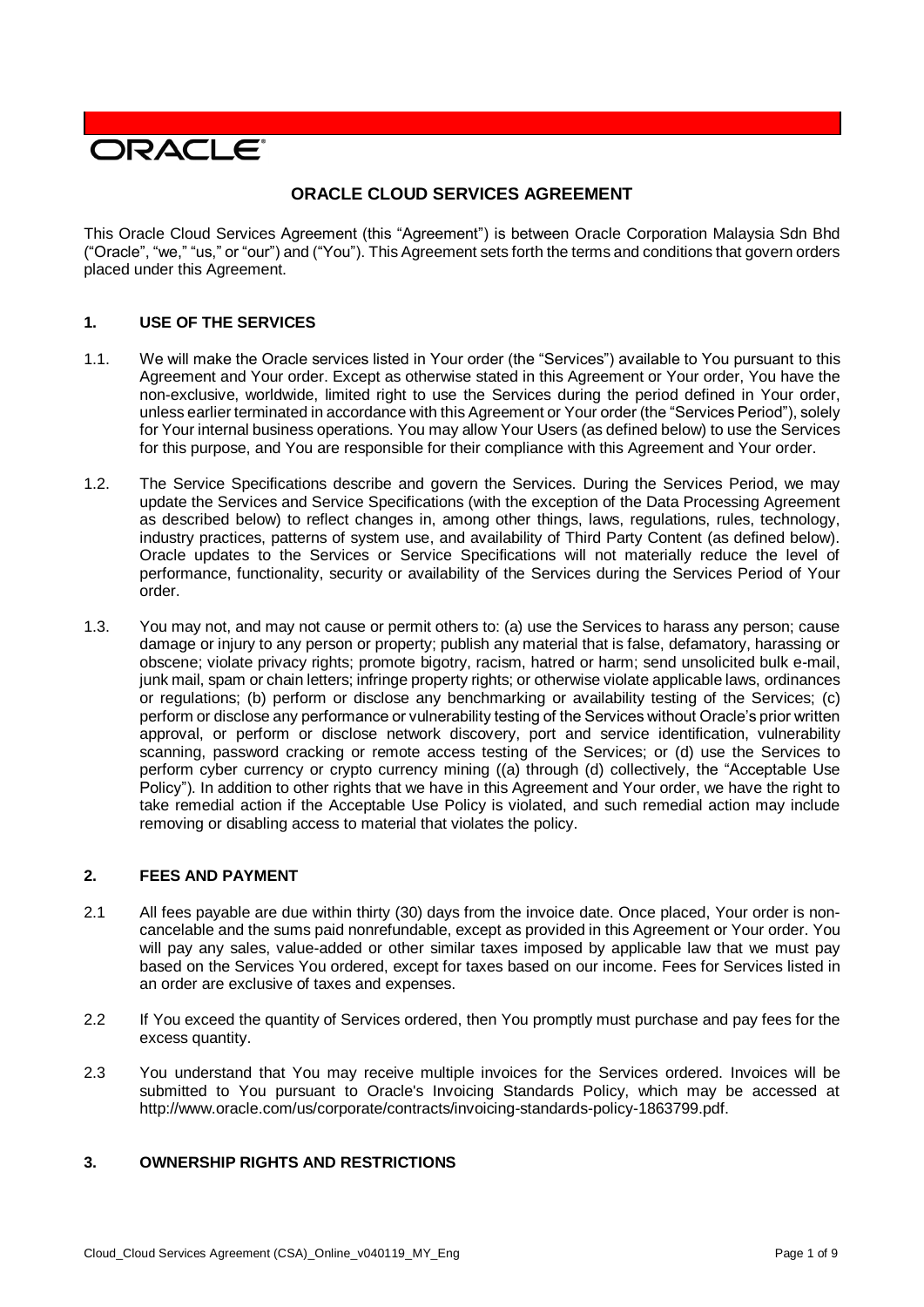- 3.1. You or Your licensors retain all ownership and intellectual property rights in and to Your Content (as defined below). We or our licensors retain all ownership and intellectual property rights in and to the Services, derivative works thereof, and anything developed or delivered by or on behalf of us under this Agreement.
- 3.2. You may have access to Third Party Content through use of the Services. Unless otherwise stated in Your order, all ownership and intellectual property rights in and to Third Party Content and the use of such content is governed by separate third party terms between You and the third party.
- 3.3. You grant us the right to host, use, process, display and transmit Your Content to provide the Services pursuant to and in accordance with this Agreement and Your order. You have sole responsibility for the accuracy, quality, integrity, legality, reliability, and appropriateness of Your Content, and for obtaining all rights related to Your Content required by Oracle to perform the Services.
- 3.4. You may not, and may not cause or permit others to: (a) modify, make derivative works of, disassemble, decompile, reverse engineer, reproduce, republish download or copy any part of the Services (including data structures or similar materials produced by programs); (b) access or use the Services to build or support, directly or indirectly, products or services competitive to Oracle; or (c) license, sell, transfer, assign, distribute, outsource, permit timesharing or service bureau use of, commercially exploit, or make available the Services to any third party except as permitted by this Agreement or Your order.

## **4. NONDISCLOSURE**

- 4.1. By virtue of this Agreement, the parties may disclose to each other information that is confidential ("Confidential Information"). Confidential Information shall be limited to the terms and pricing under this Agreement and Your order, Your Content residing in the Services, and all information clearly identified as confidential at the time of disclosure.
- 4.2. A party's Confidential Information shall not include information that: (a) is or becomes a part of the public domain through no act or omission of the other party; (b) was in the other party's lawful possession prior to the disclosure and had not been obtained by the other party either directly or indirectly from the disclosing party; (c) is lawfully disclosed to the other party by a third party without restriction on the disclosure; or (d) is independently developed by the other party.
- 4.3. Each party agrees not to disclose the other party's Confidential Information to any third party other than as set forth in the following sentence for a period of five years from the date of the disclosing party's disclosure of the Confidential Information to the receiving party; however, we will protect the confidentiality of Your Content residing in the Services for as long as such information resides in the Services. Each party may disclose Confidential Information only to those employees, agents or subcontractors who are required to protect it against unauthorized disclosure in a manner no less protective than required under this Agreement, and each party may disclose the other party's Confidential Information in any legal proceeding or to a governmental entity as required by law. We will protect the confidentiality of Your Content residing in the Services in accordance with the Oracle security practices defined as part of the Service Specifications applicable to Your order.

# **5. PROTECTION OF YOUR CONTENT**

- 5.1. In order to protect Your Content provided to Oracle as part of the provision of the Services, Oracle will comply with the applicable administrative, physical, technical and other safeguards, and other applicable at applicable at a spects of system and content management. available at applicable aspects of system and content management, available at [http://www.oracle.com/us/corporate/contracts/cloud-services/index.html.](http://www.oracle.com/us/corporate/contracts/cloud-services/index.html)
- 5.2. To the extent Your Content includes Personal Data (as that term is defined in the applicable data privacy policies and the Data Processing Agreement (as that term is defined below)), Oracle will furthermore comply with the following: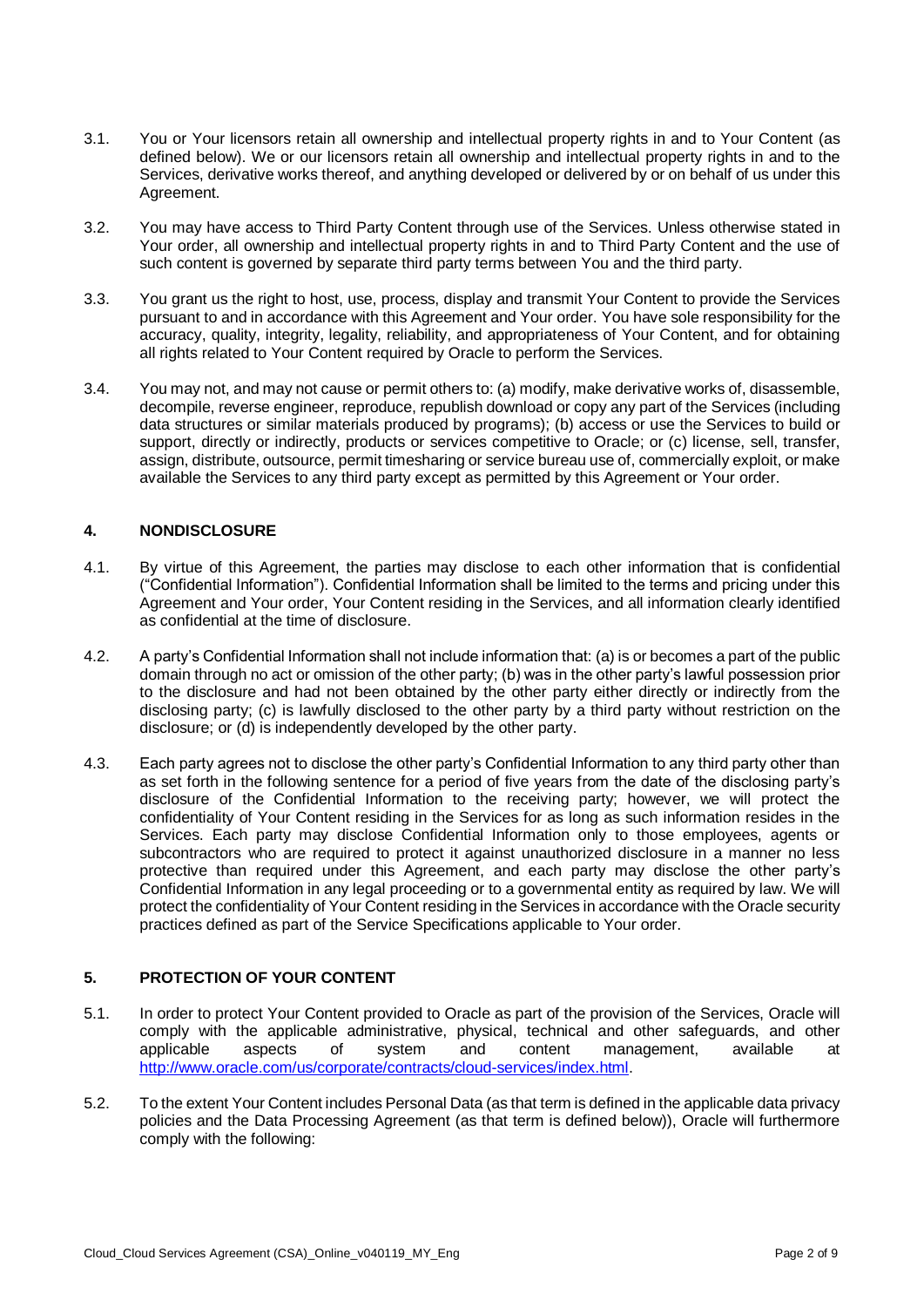- a. the relevant Oracle privacy policies applicable to the Services, available at [http://www.oracle.com/us/legal/privacy/overview/index.html;](http://www.oracle.com/us/legal/privacy/overview/index.html) and
- b. the applicable version of the Data Processing Agreement for Oracle Services (the "Data Processing Agreement"), unless stated otherwise in Your order. The version of the Data Processing Agreement applicable to Your order (a) is available at [https://www.oracle.com/corporate/contracts/cloud](https://www.oracle.com/corporate/contracts/cloud-services/contracts.html#data-processing)[services/contracts.html#data-processing](https://www.oracle.com/corporate/contracts/cloud-services/contracts.html#data-processing) and is incorporated herein by reference, and (b) will remain in force during the Services Period of Your order. In the event of any conflict between the terms of the Data Processing Agreement and the terms of the Service Specifications (including any applicable Oracle privacy policies), the terms of the Data Processing Agreement shall take precedence.
- 5.3. Without prejudice to Sections 5.1 and 5.2 above, You are responsible for (a) any required notices, consents and/or authorizations related to Your provision of, and our processing of, Your Content (including any Personal Data) as part of the Services, (b) any security vulnerabilities, and the consequences of such vulnerabilities, arising from Your Content, including any viruses, Trojan horses, worms or other harmful programming routines contained in Your Content, and (c) any use by You or Your Users of the Services in a manner that is inconsistent with the terms of this Agreement. To the extent You disclose or transmit Your Content to a third party, we are no longer responsible for the security, integrity or confidentiality of such content outside of Oracle's control.
- 5.4. Unless otherwise specified in Your order (including in the Service Specifications), Your Content may not include any sensitive or special data that imposes specific data security or data protection obligations on Oracle in addition to or different from those specified in the Service Specifications. If available for the Services, You may purchase additional services from us (e.g., Oracle Payment Card Industry Compliance Services) designed to address specific data security or data protection requirements applicable to such sensitive or special data You seek to include in Your Content.

#### **6. WARRANTIES, DISCLAIMERS AND EXCLUSIVE REMEDIES**

- 6.1. Each party represents that it has validly entered into this Agreement and that it has the power and authority to do so. We warrant that during the Services Period, we will perform the Services using commercially reasonable care and skill in all material respects as described in the Service Specifications. If the Services provided to You were not performed as warranted, You must promptly provide us with a written notice that describes the deficiency in the Services (including, as applicable, the service request number notifying us of the deficiency in the Services).
- 6.2. WE DO NOT WARRANT THAT THE SERVICES WILL BE PERFORMED ERROR-FREE OR UNINTERRUPTED, THAT WE WILL CORRECT ALL SERVICES ERRORS, OR THAT THE SERVICES WILL MEET YOUR REQUIREMENTS OR EXPECTATIONS. WE ARE NOT RESPONSIBLE FOR ANY ISSUES RELATED TO THE PERFORMANCE, OPERATION OR SECURITY OF THE SERVICES THAT ARISE FROM YOUR CONTENT OR THIRD PARTY CONTENT OR SERVICES PROVIDED BY THIRD PARTIES.
- 6.3. FOR ANY BREACH OF THE SERVICES WARRANTY, YOUR EXCLUSIVE REMEDY AND OUR ENTIRE LIABILITY SHALL BE THE CORRECTION OF THE DEFICIENT SERVICES THAT CAUSED THE BREACH OF WARRANTY, OR, IF WE CANNOT SUBSTANTIALLY CORRECT THE DEFICIENCY IN A COMMERCIALLY REASONABLE MANNER, YOU MAY END THE DEFICIENT SERVICES AND WE WILL REFUND TO YOU THE FEES FOR THE TERMINATED SERVICES THAT YOU PRE-PAID TO US FOR THE PERIOD FOLLOWING THE EFFECTIVE DATE OF TERMINATION.
- 6.4. TO THE EXTENT NOT PROHIBITED BY LAW, THESE WARRANTIES ARE EXCLUSIVE AND THERE ARE NO OTHER EXPRESS OR IMPLIED WARRANTIES OR CONDITIONS INCLUDING FOR SOFTWARE, HARDWARE, SYSTEMS, NETWORKS OR ENVIRONMENTS OR FOR MERCHANTABILITY, SATISFACTORY QUALITY AND FITNESS FOR A PARTICULAR PURPOSE.

# **7. LIMITATION OF LIABILITY**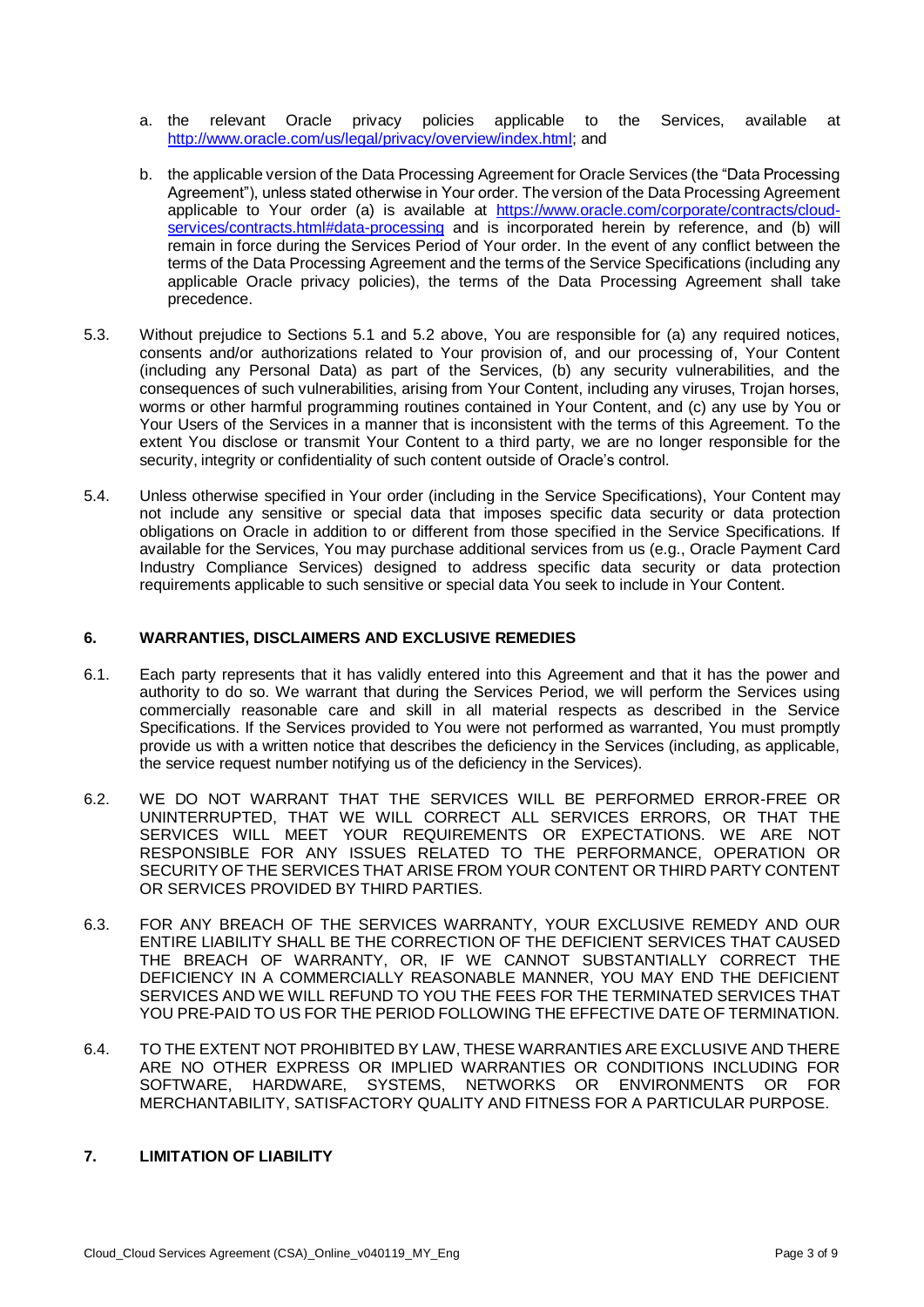- 7.1. IN NO EVENT WILL EITHER PARTY OR ITS AFFILIATES BE LIABLE FOR ANY INDIRECT, CONSEQUENTIAL, INCIDENTAL, SPECIAL, PUNITIVE, OR EXEMPLARY DAMAGES, OR ANY LOSS OF REVENUE, PROFITS (EXCLUDING FEES UNDER THIS AGREEMENT), SALES, DATA, DATA USE GOODWILL OR REPUTATION.
- 7.2. IN NO EVENT SHALL THE AGGREGATE LIABILITY OF ORACLE AND OUR AFFILIATES ARISING OUT OF OR RELATED TO THIS AGREEMENT OR YOUR ORDER, WHETHER IN CONTRACT, TORT, OR OTHERWISE, EXCEED THE TOTAL AMOUNTS ACTUALLY PAID UNDER YOUR ORDER FOR THE SERVICES GIVING RISE TO THE LIABILITY DURING THE TWELVE (12) MONTHS IMMEDIATELY PRECEDING THE EVENT GIVING RISE TO SUCH LIABILITY.

### **8. INDEMNIFICATION**

- 8.1. If a third party makes a claim against either You or Oracle ("Recipient" which may refer to You or us depending upon which party received the Material), that any information, design, specification, instruction, software, service, data, hardware, or material (collectively, "Material") furnished by either You or us ("Provider" which may refer to You or us depending on which party provided the Material) and used by the Recipient infringes the third party's intellectual property rights, the Provider, at the Provider's sole cost and expense, will defend the Recipient against the claim and indemnify the Recipient from the damages, liabilities, costs and expenses awarded by the court to the third party claiming infringement or the settlement agreed to by the Provider, if the Recipient does the following:
	- a. notifies the Provider promptly in writing, not later than 30 days after the Recipient receives notice of the claim (or sooner if required by applicable law);
	- b. gives the Provider sole control of the defense and any settlement negotiations; and
	- c. gives the Provider the information, authority and assistance the Provider needs to defend against or settle the claim.
- 8.2. If the Provider believes or it is determined that any of the Material may have violated a third party's intellectual property rights, the Provider may choose to either modify the Material to be non-infringing (while substantially preserving its utility or functionality) or obtain a license to allow for continued use, or if these alternatives are not commercially reasonable, the Provider may end the license for, and require return of, the applicable Material and refund any unused, prepaid fees the Recipient may have paid to the other party for such Material. If such return materially affects our ability to meet obligations under the relevant order, then we may, upon 30 days prior written notice, terminate the order. If such Material is third party technology and the terms of the third party license do not allow us to terminate the license, then we may, upon 30 days prior written notice, end the Services associated with such Material and refund any unused, prepaid fees for such Services.
- 8.3. The Provider will not indemnify the Recipient if the Recipient (a) alters the Material or uses it outside the scope of use identified in the Provider's user or program documentation or Service Specifications, or (b) uses a version of the Material which has been superseded, if the infringement claim could have been avoided by using an unaltered current version of the Material which was made available to the Recipient. The Provider will not indemnify the Recipient to the extent that an infringement claim is based upon any Material not furnished by the Provider. We will not indemnify You to the extent that an infringement claim is based on Third Party Content or any Material from a third party portal or other external source that is accessible or made available to You within or by the Services (e.g., a social media post from a third party blog or forum, a third party Web page accessed via a hyperlink, marketing data from third party data providers, etc.).
- 8.4. This Section 8 provides the parties' exclusive remedy for any infringement claims or damages.

#### **9. TERM AND TERMINATION**

- 9.1. This Agreement is valid for the order which this Agreement accompanies.
- 9.2. Services shall be provided for the Services Period defined in Your order.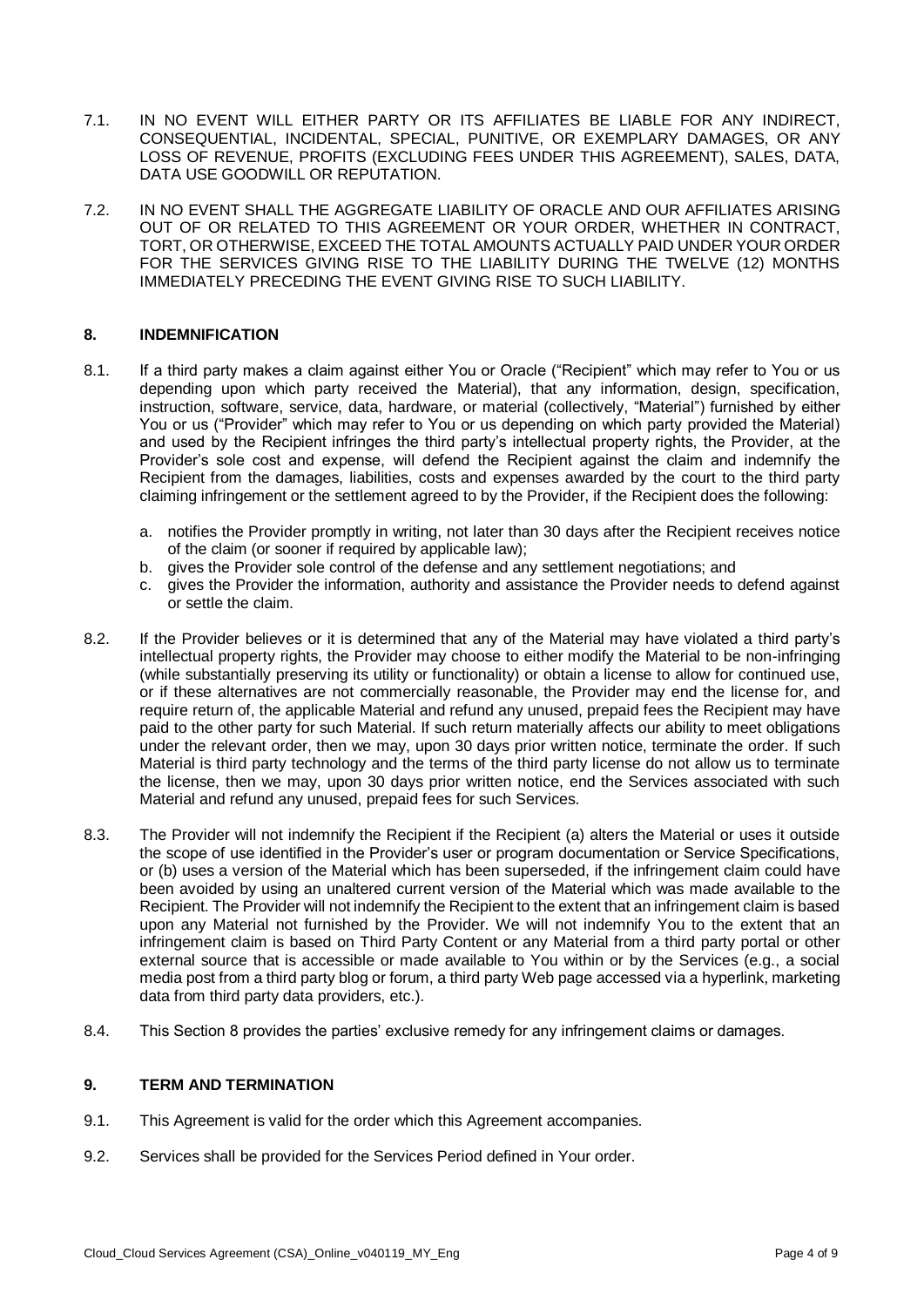- 9.3. We may suspend Your or Your Users' access to, or use of, the Services if we believe that (a) there is a significant threat to the functionality, security, integrity, or availability of the Services or any content, data, or applications in the Services; (b) You or Your Users are accessing or using the Services to commit an illegal act; or (c) there is a violation of the Acceptable Use Policy. When reasonably practicable and lawfully permitted, we will provide You with advance notice of any such suspension. We will use reasonable efforts to re-establish the Services promptly after we determine that the issue causing the suspension has been resolved. During any suspension period, we will make Your Content (as it existed on the suspension date) available to You. Any suspension under this Section shall not excuse You from Your obligation to make payments under this Agreement.
- 9.4. If either of us breaches a material term of this Agreement or any order and fails to correct the breach within 30 days of written specification of the breach, then the breaching party is in default and the nonbreaching party may terminate (a) in the case of breach of any order, the order under which the breach occurred, or (b) in the case of breach of the Agreement, the Agreement and any orders that have been placed under the Agreement. If we terminate any orders as specified in the preceding sentence, You must pay within 30 days all amounts that have accrued prior to such termination, as well as all sums remaining unpaid for the Services under such order(s) plus related taxes and expenses. Except for nonpayment of fees, the nonbreaching party may agree in its sole discretion to extend the 30 day period for so long as the breaching party continues reasonable efforts to cure the breach. You agree that if You are in default under this Agreement, You may not use those Services ordered.
- 9.5. At the end of the Services Period, we will make Your Content (as it existed at the end of the Services Period) available for retrieval by You during a retrieval period set out in the Service Specifications. At the end of such retrieval period, and except as may be required by law, we will delete or otherwise render unrecoverable any of Your Content that remains in the Services. Our data deletion practices are described in more detail in the Service Specifications.
- 9.6. Provisions that survive termination or expiration of this Agreement are those relating to limitation of liability, indemnification, payment and others which by their nature are intended to survive.

#### **10. THIRD-PARTY CONTENT, SERVICES AND WEBSITES**

10.1 The Services may enable You to link to, transfer Your Content or Third Party Content to, or otherwise access, third parties' websites, platforms, content, products, services, and information ("Third Party Services"). Oracle does not control and is not responsible for Third Party Services. You are solely responsible for complying with the terms of access and use of Third Party Services, and if Oracle accesses or uses any Third Party Services on Your behalf to facilitate performance of the Services, You are solely responsible for ensuring that such access and use, including through passwords, credentials or tokens issued or otherwise made available to You,is authorized by the terms of access and use for such services.

If You transfer or cause the transfer of Your Content or Third Party Content from the Services to a Third Party Service or other location, that transfer constitutes a distribution by You and not by Oracle.

- 10.2 Any Third Party Content we make accessible is provided on an "as-is" and "as available" basis without any warranty of any kind. You acknowledge and agree that we are not responsible for, and have no obligation to control, monitor, or correct, Third Party Content. We disclaim all liabilities arising from or related to Third Party Content.
- 10.3 You acknowledge that: (i) the nature, type, quality and availability of Third Party Content may change at any time during the Services Period, and (ii) features of the Services that interoperate with Third Party Services such as Facebook™, YouTube™ and Twitter™, etc. , depend on the continuing availability of such third parties' respective application programming interfaces (APIs). We may need to update, change or modify the Services under this Agreement as a result of a change in, or unavailability of, such Third Party Content, Third Party Services or APIs. If any third party ceases to make its Third Party Content or APIs available on reasonable terms for the Services, as determined by us in our sole discretion, we may cease providing access to the affected Third Party Content or Third Party Services without any liability to You. Any changes to Third Party Content, Third Party Services or APIs, including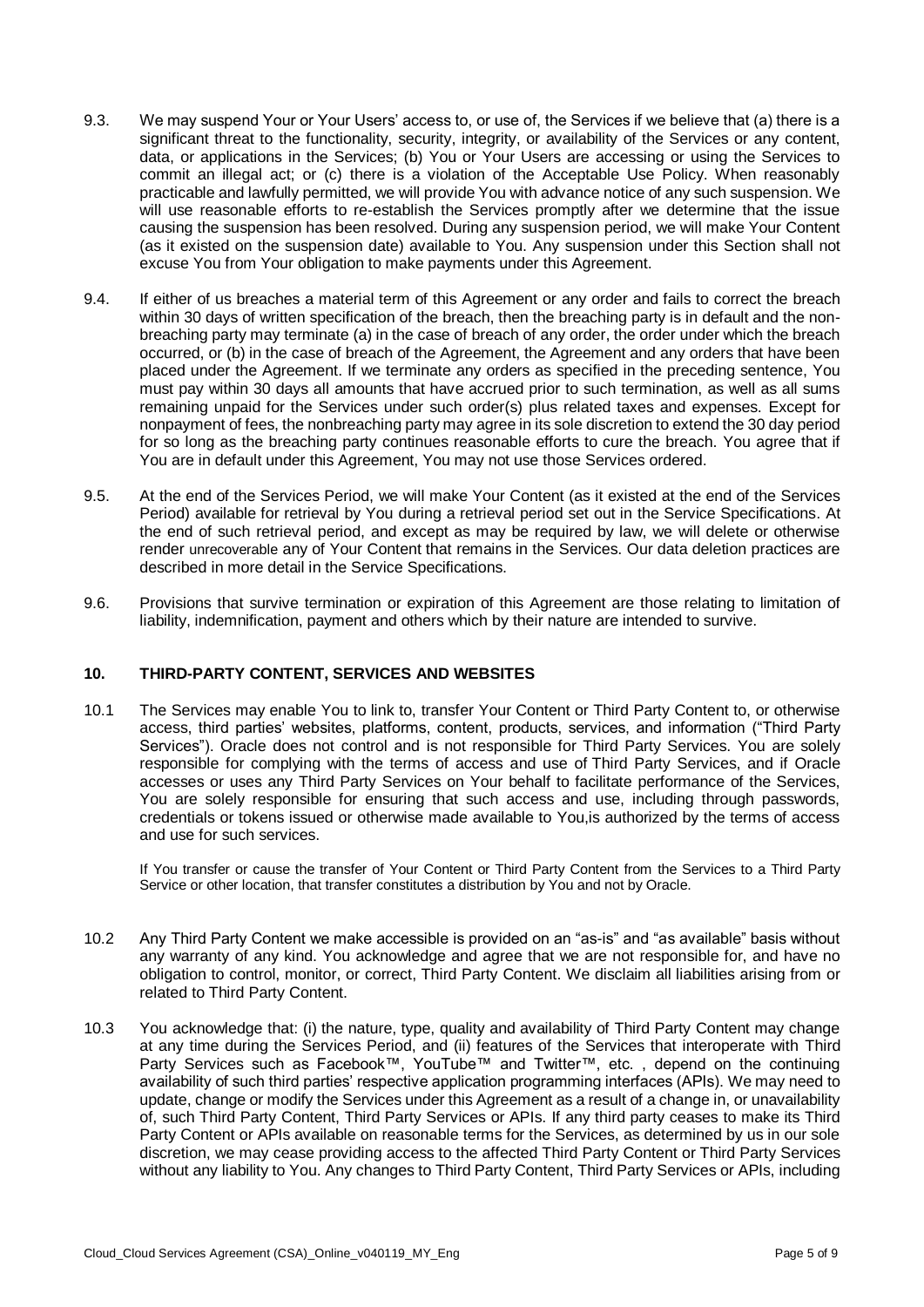their unavailability, during the Services Period does not affect Your obligations under this Agreement or the applicable order, and You will not be entitled to any refund, credit or other compensation due to any such changes.

# **11. SERVICE MONITORING, ANALYSES AND ORACLE SOFTWARE**

- 11.1. We continuously monitor the Services to facilitate Oracle's operation of the Services; to help resolve Your service requests; to detect and address threats to the functionality, security, integrity, and availability of the Services as well as any content, data, or applications in the Services; and to detect and address illegal acts or violations of the Acceptable Use Policy. Oracle monitoring tools do not collect or store any of Your Content residing in the Services, except as needed for such purposes. Oracle does not monitor, and does not address issues with, non-Oracle software provided by You or any of Your Users that is stored in, or run on or through, the Services. Information collected by Oracle monitoring tools (excluding Your Content) may also be used to assist in managing Oracle's product and service portfolio, to help Oracle address deficiencies in its product and service offerings, and for license management purposes.
- 11.2. We may (i) compile statistical and other information related to the performance, operation and use of the Services, and (ii) use data from the Services in aggregated form for security and operations management, to create statistical analyses, and for research and development purposes (clauses i and ii are collectively referred to as "Service Analyses"). We may make Service Analyses publicly available; however, Service Analyses will not incorporate Your Content, Personal Data or Confidential Information in a form that could serve to identify You or any individual. We retain all intellectual property rights in Service Analyses.
- 11.3. We may provide You with the ability to obtain certain Oracle Software (as defined below) for use with the Services. If we provide Oracle Software to You and do not specify separate terms for such software, then such Oracle Software is provided as part of the Services and You have the non-exclusive, worldwide, limited right to use such Oracle Software, subject to the terms of this Agreement and Your order (except for separately licensed elements of the Oracle Software, which separately licensed elements are governed by the applicable separate terms), solely to facilitate Your use of the Services. You may allow Your Users to use the Oracle Software for this purpose, and You are responsible for their compliance with the license terms. Your right to use any Oracle Software will terminate upon the earlier of our notice (by web posting or otherwise) or the end of the Services associated with the Oracle Software. Notwithstanding the foregoing, if Oracle Software is licensed to You under separate terms, then Your use of such software is governed by the separate terms. Your right to use any part of the Oracle Software that is licensed under the separate terms is not restricted in any way by this Agreement.

# **12. EXPORT**

- 12.1. Export laws and regulations of the United States and any other relevant local export laws and regulations apply to the Services. Such export laws govern use of the Services (including technical data) and any Services deliverables provided under this Agreement, and You and we each agree to comply with all such export laws and regulations (including "deemed export" and "deemed re-export" regulations). You agree that no data, information, software programs and/or materials resulting from the Services (or direct product thereof) will be exported, directly or indirectly, in violation of these laws, or will be used for any purpose prohibited by these laws including, without limitation, nuclear, chemical, or biological weapons proliferation, or development of missile technology.
- 12.2. You acknowledge that the Services are designed with capabilities for You and Your Users to access the Services without regard to geographic location and to transfer or otherwise move Your Content between the Services and other locations such as User workstations. You are solely responsible for the authorization and management of User accounts across geographic locations, as well as export control and geographic transfer of Your Content.

## **13. FORCE MAJEURE**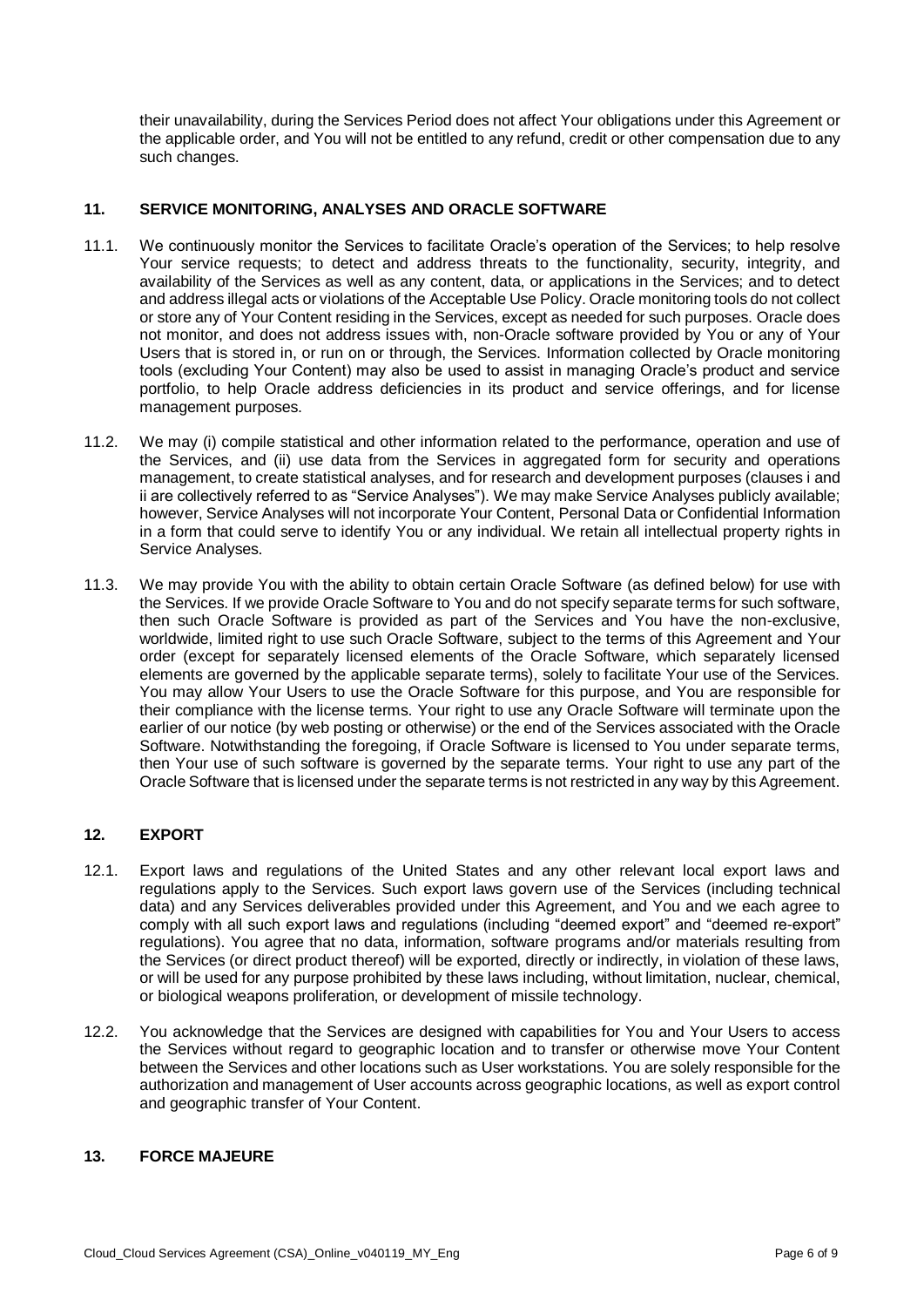Neither You nor we shall be responsible for failure or delay of performance if caused by: an act of war, hostility, or sabotage; act of God; pandemic; electrical, internet, or telecommunication outage that is not caused by the obligated party; government restrictions (including the denial or cancelation of any export, import or other license); or other event outside the reasonable control of the obligated party. Both You and we will use reasonable efforts to mitigate the effect of a force majeure event. If such event continues for more than 30 days, either of You or we may cancel unperformed Services and affected orders upon written notice. This Section does not excuse either party's obligation to take reasonable steps to follow its normal disaster recovery procedures or Your obligation to pay for the Services.

### **14. GOVERNING LAW AND JURISDICTION**

This Agreement is governed by the laws of Malaysia and each party agrees to submit to the exclusive jurisdiction of, and venue in, the courts in Kuala Lumpur in any dispute arising out of or relating to this Agreement.

## **15. NOTICE**

- 15.1. Any notice required under this Agreement shall be provided to the other party in writing. If You have a legal dispute with us or if You wish to provide a notice under the Indemnification Section of this Agreement, or if You become subject to insolvency or other similar legal proceedings, You will promptly send written notice to: Oracle Corporation Malaysia Sdn Bhd at Level 23 The Gardens North Tower, Mid Valley City, Lingkaran Syed Putra, 59200 Kuala Lumpur, Malaysia, Attention: General Counsel, Legal Department.
- 15.2. We may give notices applicable to our Services customers by means of a general notice on the Oracle portal for the Services, and notices specific to You by electronic mail to Your e-mail address on record in our account information or by written communication sent by first class mail or pre-paid post to Your address on record in our account information.

#### **16. ASSIGNMENT**

You may not assign this Agreement or give or transfer the Services, or any interest in the Services, to another individual or entity.

### **17. OTHER**

- 17.1. We are an independent contractor, and each party agrees that no partnership, joint venture, or agency relationship exists between the parties.
- 17.2. Our business partners and other third parties, including any third parties with which the Services have integrations or that are retained by You to provide consulting services, implementation services or applications that interact with the Services, are independent of Oracle and are not Oracle's agents. We are not liable for, bound by, or responsible for any problems with the Services or Your Content arising due to any acts of any such business partner or third party, unless the business partner or third party is providing Services as our subcontractor on an engagement ordered under this Agreement and, if so, then only to the same extent as we would be responsible for our resources under this Agreement.
- 17.3. If any term of this Agreement is found to be invalid or unenforceable, the remaining provisions will remain effective and such term shall be replaced with another term consistent with the purpose and intent of this Agreement.
- 17.4. Except for actions for nonpayment or breach of Oracle's proprietary rights, no action, regardless of form, arising out of or relating to this Agreement may be brought by either party more than two years after the cause of action has accrued.
- 17.5. Prior to entering into an order governed by this Agreement, You are solely responsible for determining whether the Services meet Your technical, business or regulatory requirements. Oracle will cooperate with Your efforts to determine whether use of the standard Services are consistent with those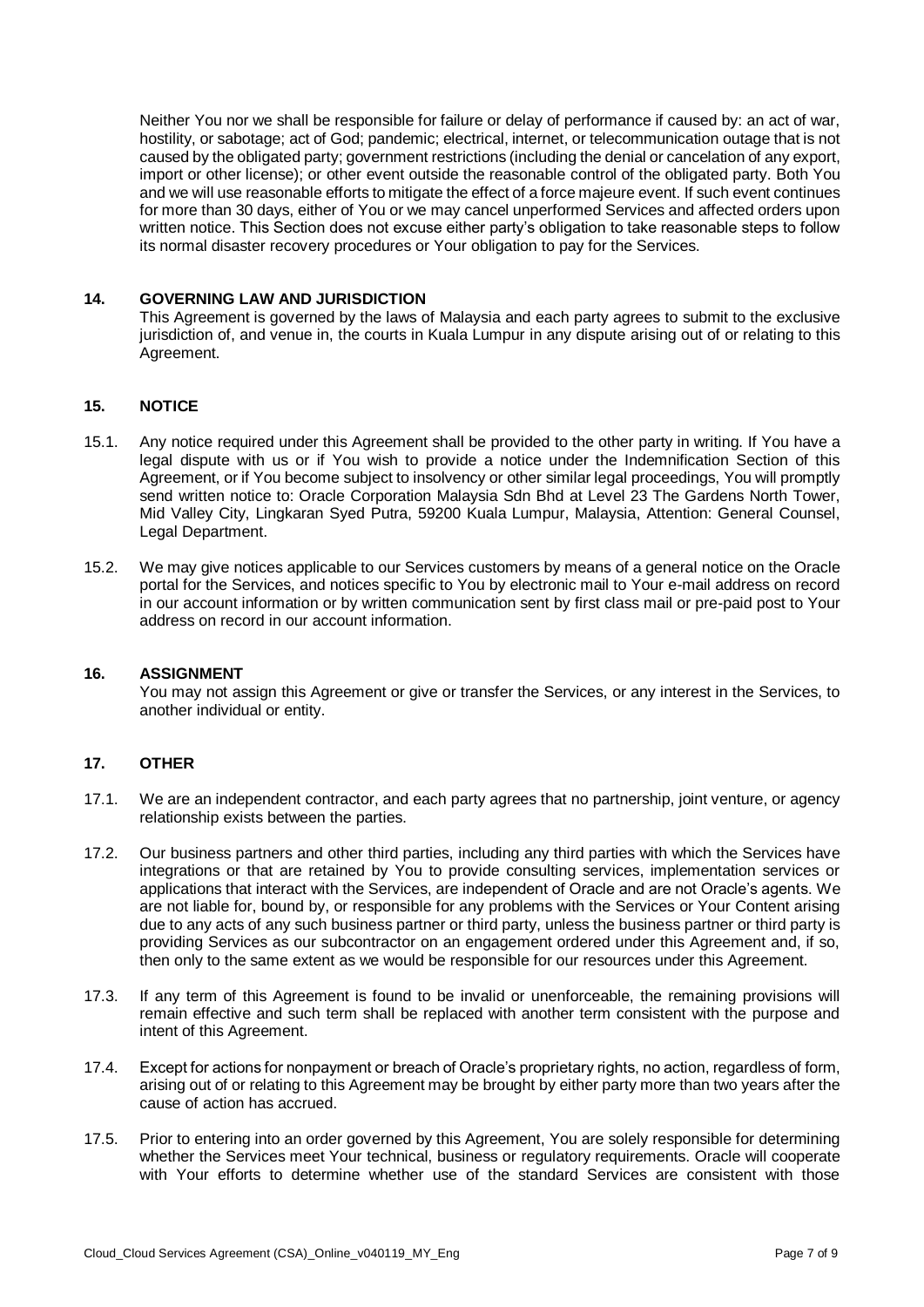requirements. Additional fees may apply to any additional work performed by Oracle or changes to the Services. You remain solely responsible for Your regulatory compliance in connection with Your use of the Services.

17.6. Upon forty-five (45) days written notice and no more than once every twelve (12) months, Oracle may audit Your use of the Cloud Services to ensure Your use of the Cloud Services is in compliance with the terms of the applicable order and this Agreement . Any such audit shall not unreasonably interfere with Your normal business operations.

You agree to cooperate with Oracle's audit and to provide reasonable assistance and access to information reasonably requested by Oracle.

The performance of the audit and non-public data obtained during the audit (including findings or reports that result from the audit) shall be subject to the provisions of section 4 (Nondisclosure) of this Agreement.

If the audit identifies non-compliance, You agree to remedy (which may include, without limitation, the payment of any fees for additional Cloud Services) such non-compliance within 30 days of written notification of that non-compliance. You agree that Oracle shall not be responsible for any of Your costs incurred in cooperating with the audit.

### **18. ENTIRE AGREEMENT**

- 18.1. You agree that this Agreement and the information which is incorporated into this Agreement by written reference (including reference to information contained in a URL or referenced policy), together with the applicable order, is the complete agreement for the Services ordered by You and supersedes all prior or contemporaneous agreements or representations, written or oral, regarding such Services.
- 18.2. It is expressly agreed that the terms of this Agreement and any Oracle order shall supersede the terms in any purchase order, procurement internet portal, or other similar non-Oracle document and no terms included in any such purchase order, portal, or other non-Oracle document shall apply to the Services ordered. In the event of any inconsistencies between the terms of an order and the Agreement, the order shall take precedence; however, unless expressly stated otherwise in an order, the terms of the Data Processing Agreement shall take precedence over any inconsistent terms in an order. This Agreement and orders hereunder may not be modified and the rights and restrictions may not be altered or waived except in a writing signed or accepted online by authorized representatives of You and of Oracle; however, Oracle may update the Service Specifications, including by posting updated documents on Oracle's websites. No third party beneficiary relationships are created by this Agreement.

#### **19. AGREEMENT DEFINITIONS**

- 19.1. "**Oracle Software**" means any software agent, application or tool that Oracle makes available to You for download specifically for purposes of facilitating Your access to, operation of, and/or use with, the Services.
- 19.2. "**Program Documentation**" refers to the user manuals, help windows, readme files for the Services and any Oracle Software. You may access the documentation online at<http://oracle.com/contracts> or such other address specified by Oracle.
- 19.3. "**Service Specifications**" means the following documents, as applicable to the Services under Your order: (a) the Oracle Cloud Hosting and Delivery Policies, the Program Documentation, the Oracle service descriptions, and the Data Processing Agreement described in this Agreement; (b) Oracle's privacy policies; and (c) any other Oracle documents that are referenced in or incorporated into Your order. The following do not apply to any non-Cloud Oracle service offerings acquired in Your order, such as professional services: the Oracle Cloud Hosting and Delivery Policies and Program Documentation. The following do not apply to any Oracle Software: the Oracle Cloud Hosting and Delivery Policies, Oracle service descriptions, and the Data Processing Agreement.